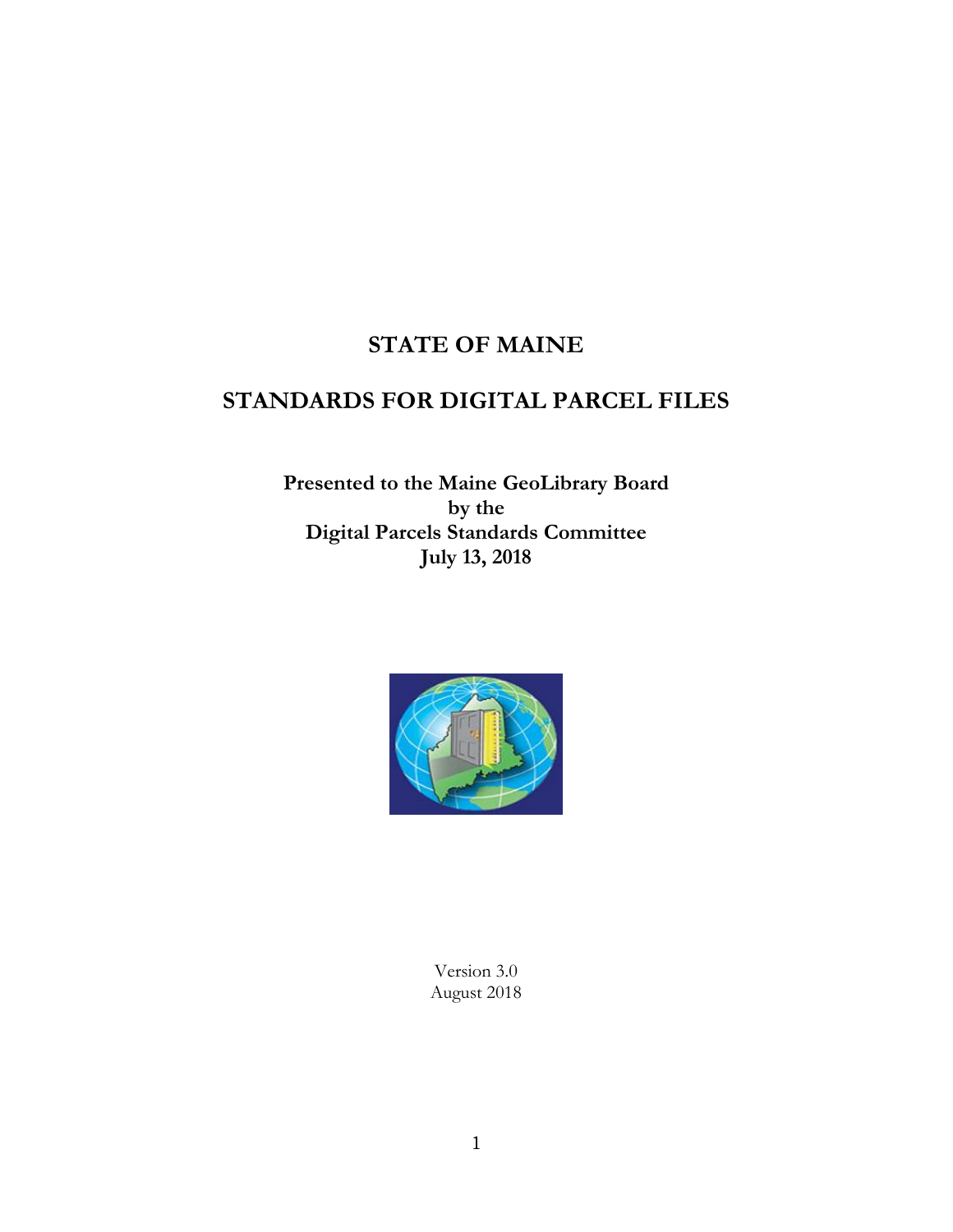#### Table of Contents

- 1. Introduction
- 2. Definitions
- 3. Standards for Spatial Data
	- 3.1 Digital Parcel Standards Level l (Superseded)
	- 3.2 Digital Parcel Standards Level ll
	- 3.3 Digital Parcel Standards Level lll
	- 3.4 Digital Parcel Standards Level lV
	- 3.5 Spatial Data Formats
- 4. Standards for Attribute Data
	- 4.1 Required Feature Attribute Table Fields
	- 4.2 Required Relational Database Fields
	- 4.3 Suggested Relational Database Fields

Appendix A: Data Standards for Maine Geographic Information Systems <https://www.maine.gov/geolib/policies/standards.html>

Appendix B: Example of the PARENT field link

Appendix C: Feature Level Metadata

Appendix D: Type field values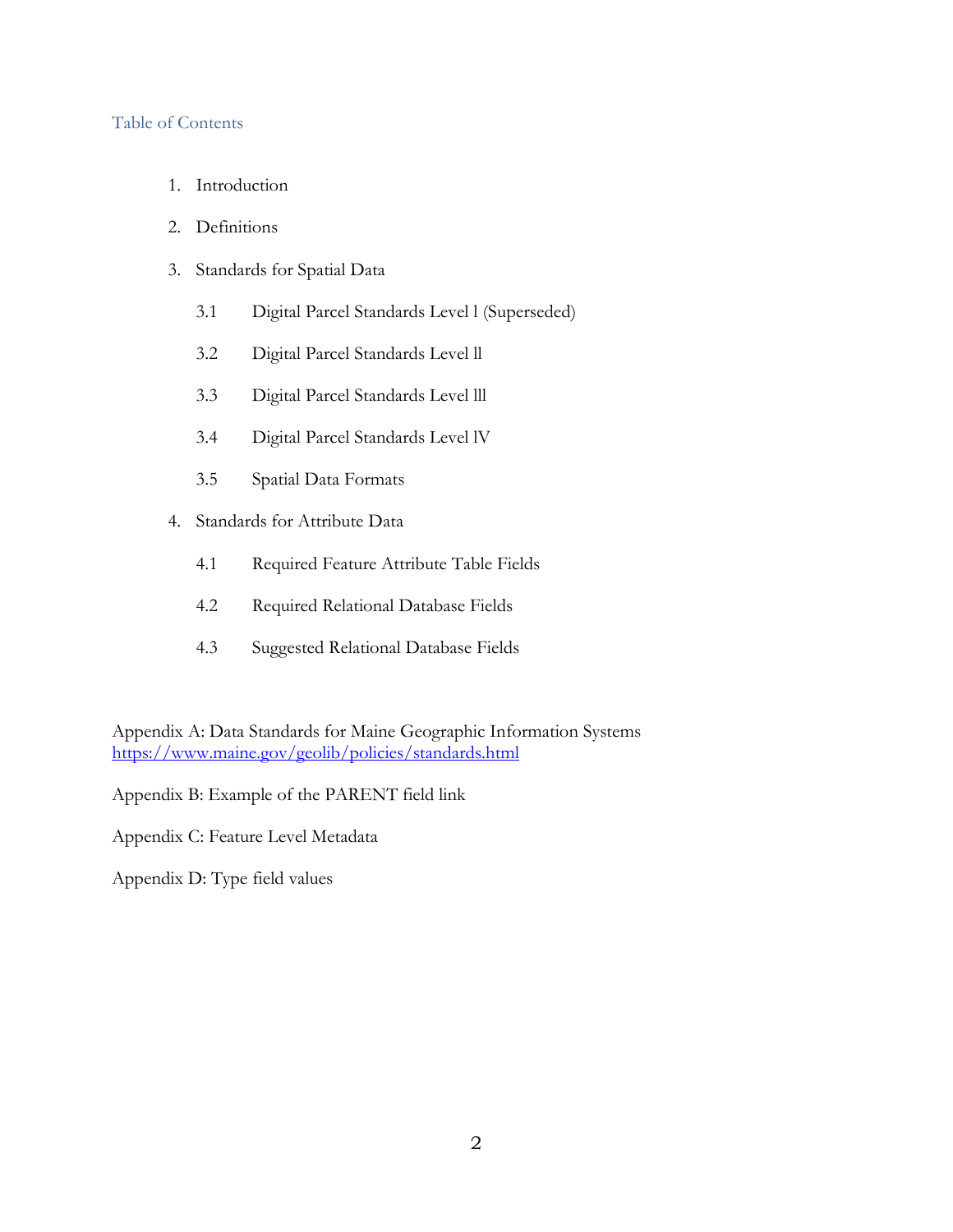## **1. INTRODUCTION**

 $\overline{a}$ 

For the GIS Needs and Requirements Analysis mandated by the legislature, a survey was issued to a wide group of Maine GIS stakeholders in October of 2001. As part of that survey and interviews conducted by a contractor, GIS users were asked to identify data layers that would most benefit their operations, but which were not available to them. Of the layers requested, property parcels (digital cadastral maps) had the highest priority. Consequently, the final report<sup>1</sup> recommended the development of parcel data as a statewide data layer and the development of detailed standards for digital parcel data.

Property Maps are one of the most important local government information assets. It is a fundamental base for many municipal activities. Although GIS parcel data cannot replace detailed ground surveys, the data does assist municipal officials with functions such as accurate property tax assessment, planning and zoning. Towns can link their maps to their assessor's databases and display local information. Officials can show tax-payers how proposed development or changes in municipal services and regulations will affect them and their neighbors. In many towns, parcel data also helps to provide public notices, plan bus routes, and carry out other municipal services. 2

In January of 2003, under the auspices of the Maine GeoLibrary Board, a Digital Parcel Standards Committee was formed to develop published standards for digital tax parcel data. The committee was composed of representatives from the following public and private sector organizations: Bureau Information Services, Central Maine Power Company, City of Bath, City of Portland, Department of Conservation, Department of Transportation, Greater Portland Council of Governments, Hancock County Planning Commission, Island Institute, James W. Sewall Company, Maine Revenue Service, Maine State Archives, Northern Maine Development Commission and the State Planning Office.

The Committee, thru meetings and electronic review, worked out the basic standards for the acceptance of parcel (cadastral) spatial and tabular data into the GeoLibrary. These standards were formalized into a publication which was then presented along with certain recommendations to the GeoLibrary Board on May 21<sup>st</sup>, 2003. The standard was updated in December 2010 and June 2011.

<sup>1</sup> Applied Geographics Inc., State of Maine GIS Needs Assessment & Requirements Analysis and Strategic Plan to Develop the Maine Public Library of Geographic Information, January 2002, page 29, page 22 <sup>2</sup> Vermont Center for Geographic Information, Handbook, Part 3 – Guidelines Section A, Municipal Property Mapping, December 2000, ver. 2.0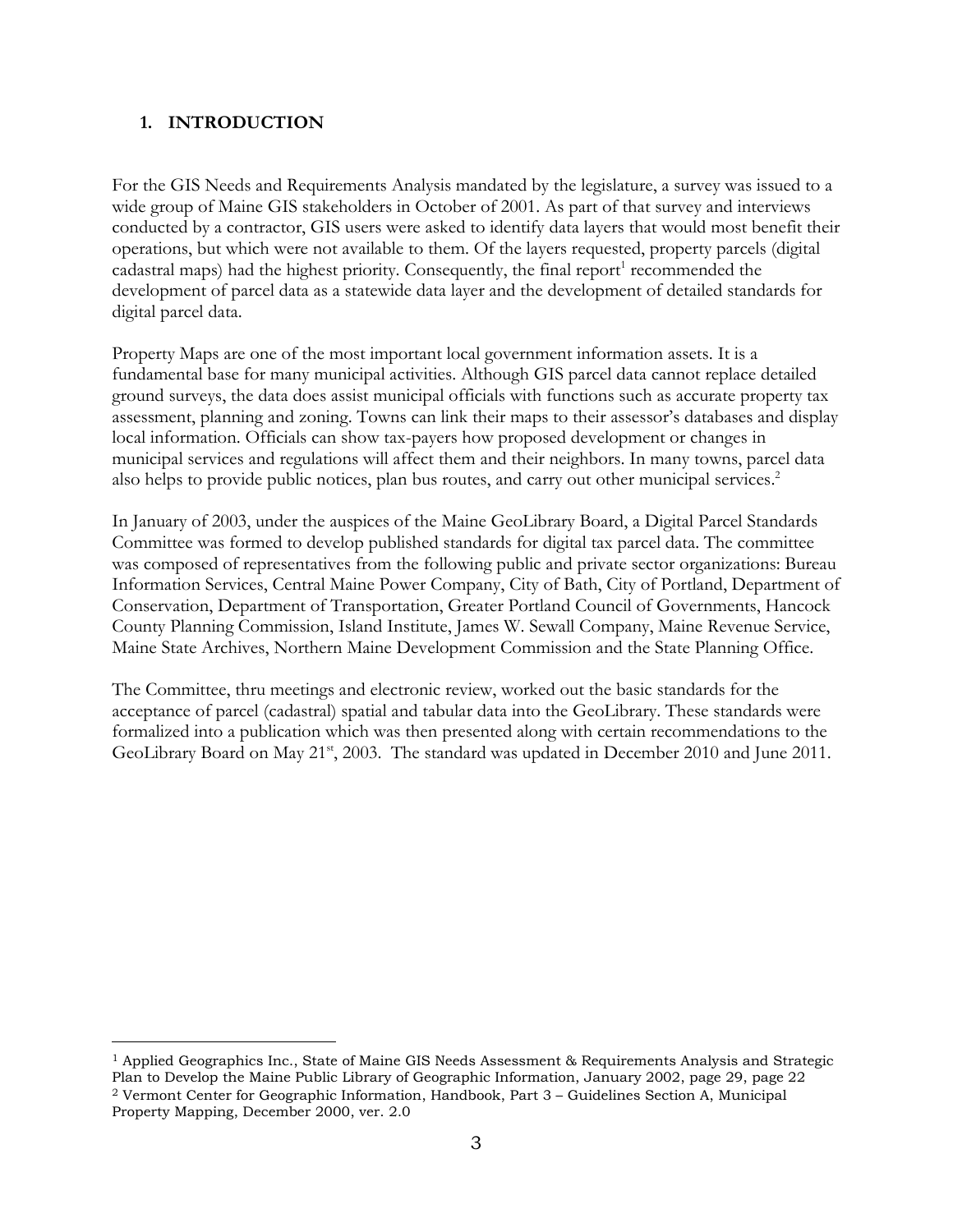## **2. DEFINITIONS**

ASCII – American Standard Code for Information Interchange. The de facto standard for code numbers used by computers to represent Latin letters, numbers and punctuation.

Assessor's Database – The database of property assessment information maintained by the assessor; it is also referred to as the tax list, property list, CAMA system, CAMA database, appraisal database etc.

Attribute – A single element of non-graphic (e.g., name of owner, property area, property value) information stored in a database field and usually, in the context of this standard, associated with a single geographic feature (e.g. a property parcel on a map).

Base Map – A map portraying basic reference features on the earth's surface (both natural and cultural) onto which other, specialized, features (e.g., property boundaries, water mains) are placed. A common example is a U.S. Geological Survey topographic map.

CAD – Computer Aided Design. Also referred to as computer aided drafting, CAD systems assist in 2 and 3-dimensional engineering, architectural design and can be used for cartographic purposes.

Cadastral Map -A map showing the boundaries of the subdivisions of land for purposes of describing and recording ownership and taxation.

CAMA – Computer Assisted Mass Appraisal, an automated system for maintaining property data, valuing property, notifying owners, and ensuring tax equity through uniform valuations.

COGO – Coordinate geometry. A system for encoding and manipulating bearings, angles and distances from survey data into a digital system

Comma Delimited File – A flat ASCII text file in which the information such as the unique ID and field values are separated by a comma.

Digital Parcel File – A specific type of vector Spatial Data and is a representation of the boundary information originally depicted and maintained on a city or town assessor's maps. Besides fee ownership boundaries that may appear in this file or files, include public and private rights of way and various kinds of easements. These files are typically created in and maintained using GIS software.

Digitizing – The process of converting features on a physical map into digital format. The x,y coordinates of the map features are recorded and stored as spatial data. Digitizing can be done manually on a digitizing tablet, on which the map is registered to a coordinate system and the features traced or by scanning the map and converting the image to vector data either with special software or by manual over tracing on screen. Heads up digitizing refers to a process similar to that described above, but done on-screen within mapping software using imagery and/or scanned hardcopy maps that have been registered to known geographic positions contained in a base map such as orthoimagery.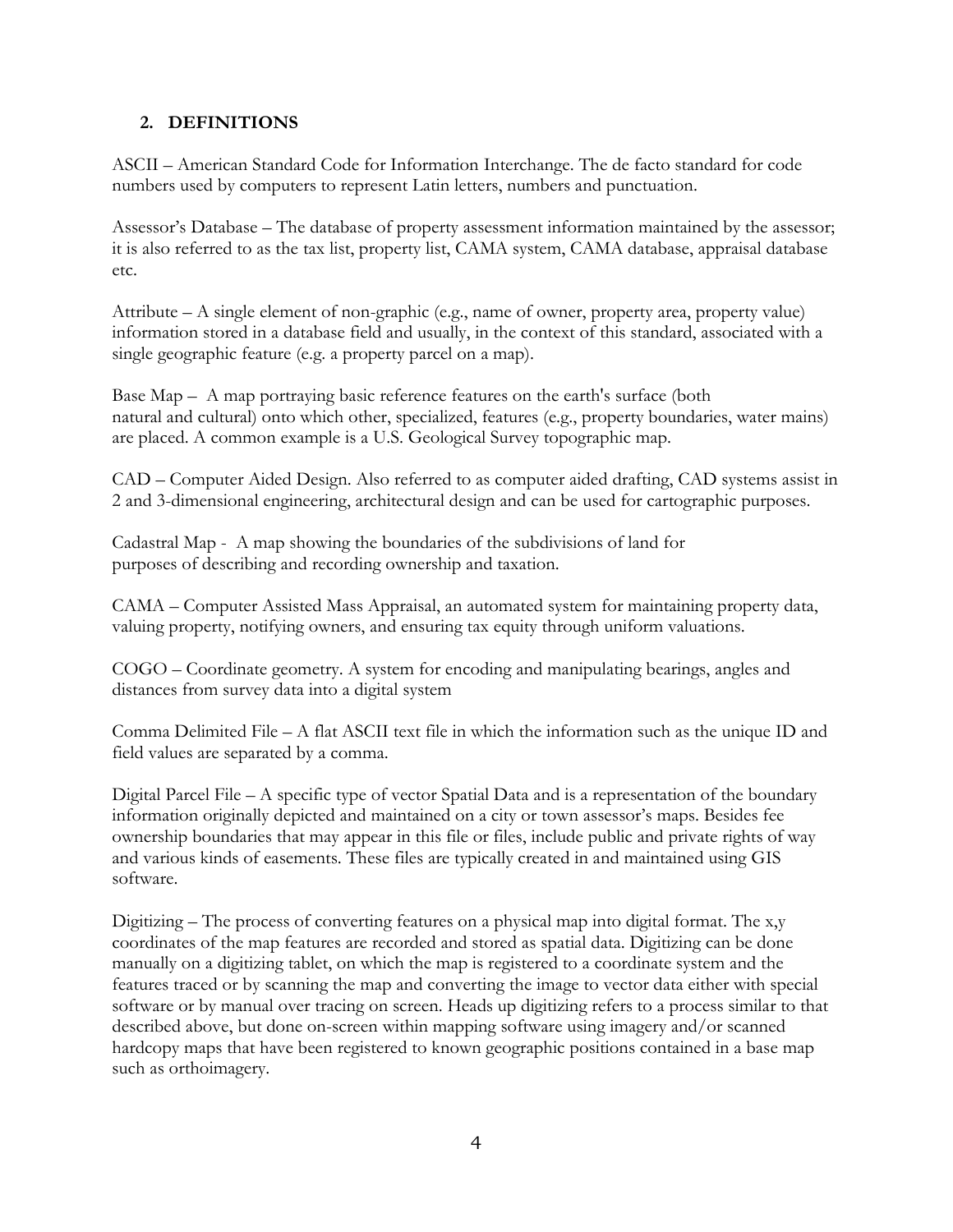Feature Attribute Table – A digital table, also known as a FAT, used to store the attributes of a specific feature class. The Feature Attribute Table is linked directly to a Spatial Data File. Examples are an open data shapefile Dbase table (.DBF), attributes of Esri geodatabase feature class, or a table stored in an Esri geodatabase.

GNSS – Global Navigation Satellite System. Any or several satellite based positioning systems including the original United States global positioning system (GPS).

Land Record Plan – is a land record which depicts land ownership and boundaries in a graphical manner. Land records are typically found in public records repositories and are authored by individuals authorized to depict boundary related information. Land record plans shall consist of those land plans viewed as legally authoritative depictions of the extent and location of real property interest.

Map Compiler – one who transfers cartographic data from source materials to a prepared base.

NMAS – National Map Accuracy Standards of 1947. For text, see https://permanent.access.gpo.gov/lps82770/NMAS647.PDF

Original Manuscript – When referring to the Data Standards for Maine Geographic Information Systems, 2002, for parcel mapping the 'original manuscript' may include paper tax maps that have been scanned, deed descriptions, or existing digital parcel data. However, in some cases where these data are known to conflict with more accurate data, such as orthoimagery with identifiable cadastral features, GPS'd monuments, or more accurate digital data, these latter sources may be considered as the 'original manuscript' for the purposes of parcel data.

Parcel – The polygon representing the boundaries of legal ownership or interest on a city or town assessor's maps.

Polygon – A closed figure of three sides or more bounded by line strings intersecting at nodes.

Raster – Type of spatial data expressed as a matrix of discrete units called cells or pixels. Examples are an Arc/Info grid (cells) or a geotiff (pixels).

Reference Station – The name for established known geodetic locations either placed as physical monuments or operated as a GNSS base station. These stations can include geodetic control points, authoritative control points established to mark and monument real property interests or jurisdictional boundaries, and components of the National Spatial Reference System, such as Continuously Operating Reference Stations (CORS), both public and private.

Registration - The process of finding reference points on a map or image document and assigning them coordinates from their known positions in the real-world. Once coordinates are specified for enough points on the map/image document, the entire digital document may be mathematically transformed to real-world coordinates for GIS display and analysis.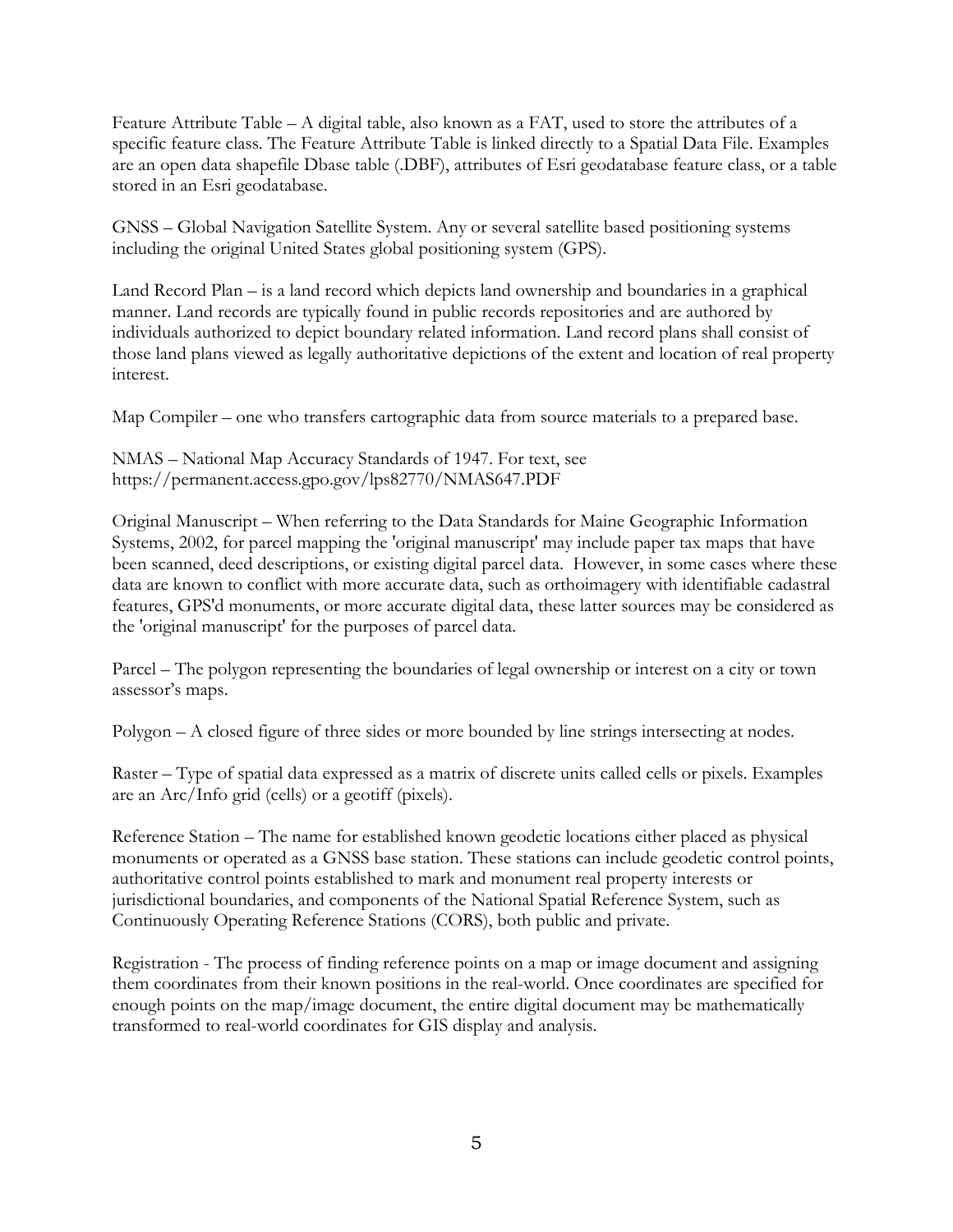Related Database - An attribute table that can be temporarily associated with a Feature Attribute Table by making a connection between a record in the Feature Attribute Table and a corresponding record in the related attribute table.

Scan - The process of making a digital image of a document (e.g., a map, text document, or photo). A scanned document can be displayed on a computer screen, but until locations on the document are assigned ("registered") to map coordinates, it cannot be overlaid with map features in a GIS database.

Spatial Data – A digital file showing the location, shape of and relationships between geographic features. Spatial data can be in either vector or raster format. An example of a vector Spatial Data File would be a shapefile. An example of a raster Spatial Data File would be a GeoTiff file.

Vector – Type of spatial data in which geographic locations are represented by x and y coordinates. Points are located with a single x,y pair, lines are defined by a series of x,y pairs, and areas (or polygons) are defined by the line segments that enclose that area

## **3. STANDARDS FOR SPATIAL DATA**

## **3.1 Digital Parcel Standards Level I (superseded)**

(Note: The State of Maine is no longer accepting Level 1 parcel mapping and the definition is presented here only for historical reference to describe any existing Level 1 parcel mapping currently held in the State of Maine's parcel mapping collection)

All digital parcel files submitted to the GeoLibrary must conform to at least Standards Level I.

- 1) The parcel maps must exist as digital vector data.
- 2) The digital data must be a single data layer or file containing a seamless depiction of all of a town's property boundaries and other legal interests shown on the physical maps.
- 3) The data must conform to the spatial standards as described in sections 3.6 and 3.7 of the *Data Standards for Maine Geographic Information Systems, June 27, 2002*. (Appendix A) <https://www.maine.gov/geolib/policies/standards.html>
- 4) The data can be in digitizer units or real-world units. If in real world units, the projection system, datum, units and zone if applicable must be specified.
- 5) Annotation is not required.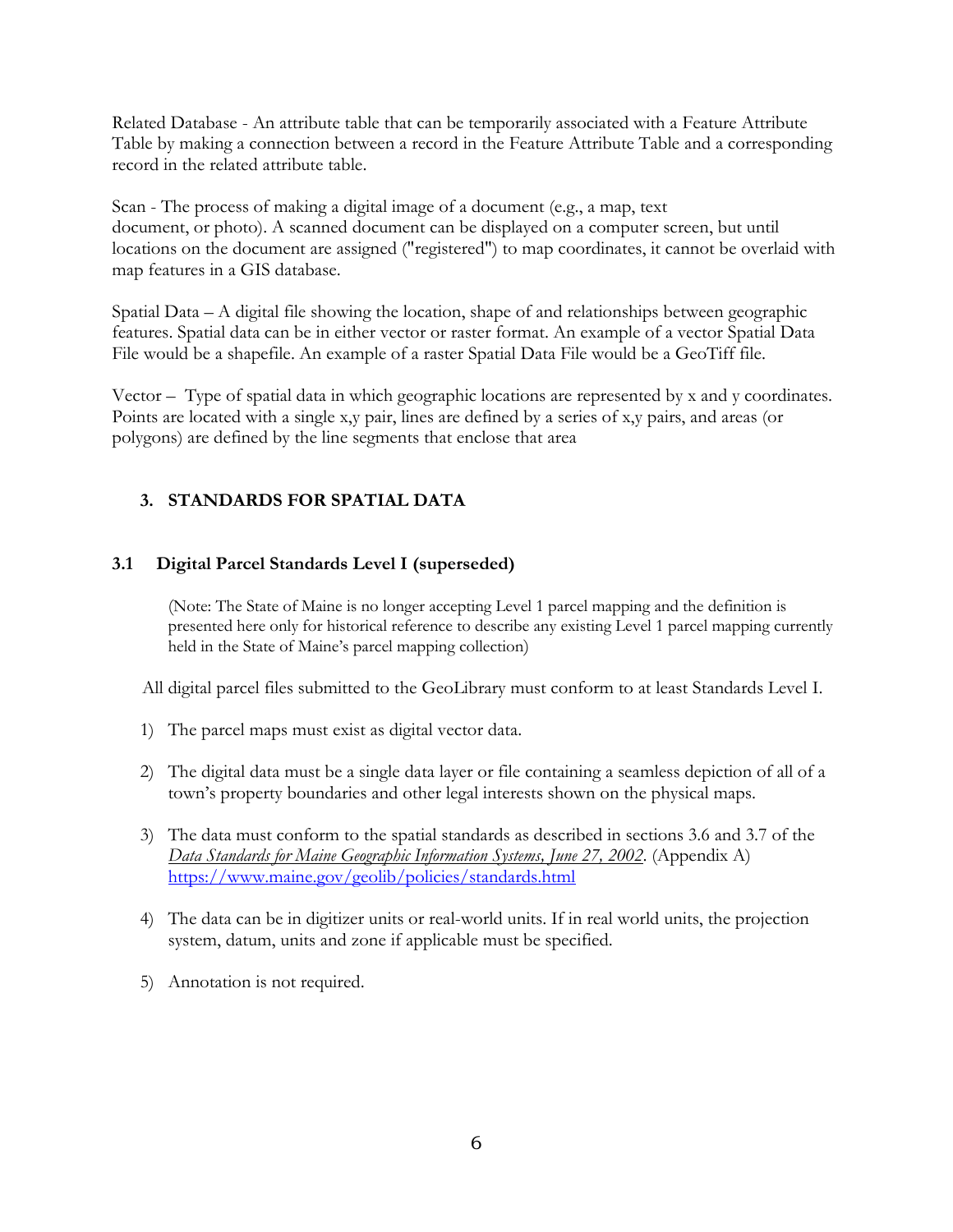## **3.2 Digital Parcel Standards Level ll**

All digital parcel files submitted to the GeoLibrary must conform to the following requirements.

- 1) The parcel maps must exist as digital vector polygon data.
- 2) The digital data must be a single data layer or file containing a seamless depiction of all a town's property boundaries and other legal interests shown on the physical, hardcopy or digital tax maps.
- 3) The data must conform to the spatial standards as described in sections 3.6 and 3.7 of the *Data Standards for Maine Geographic Information Systems, June 27, 2002*. (Appendix A)
- 4) The data must be in real-world units and conform to the standard projection used by the Maine Office of GIS as described in section 2.4 of the *Data Standards for Maine Geographic Information Systems, June 27, 2002*. (Appendix A)
- 5) Annotation and easements are not required.
- 6) The digital data must be georeferenced to as many well defined points as possible on an orthophoto or vector base data that meets National Map Accuracy Standards for 1 inch  $=$ 400 feet (1:4800) or better. Well-defined points are those that are easily visible on the orthophoto or vector base and that represent features easily identifiable on the digital parcel data. Examples would be road intersections, railroad to railroad or railroad to road intersections and the intersections of fence lines or stone walls.
- 7) The digital data must meet all requirements of the *Data Standards for Maine Geographic Information Systems, June 27, 2002* (Appendix A)

## **3.3 Digital Parcel Standards Level III**

- 1) The digital data submitted must conform to the minimum specifications of Level II.
- 2) The digital parcel data must be digitally recompiled to fit all coincident features on an orthophoto or on vector base data.
	- 1. The orthophoto or the vector base data must meet National Map Accuracy Standards for 1 inch  $=$  400 feet (1:4800) or better
	- 2. Property boundaries may often be coincident with clearly defined and visible features. These include features such as stone walls, hedges and tree lines. When appropriate as determined by the map compiler, parcel boundaries should be registered as accurately as possible to features visible on the orthophoto or digital base map.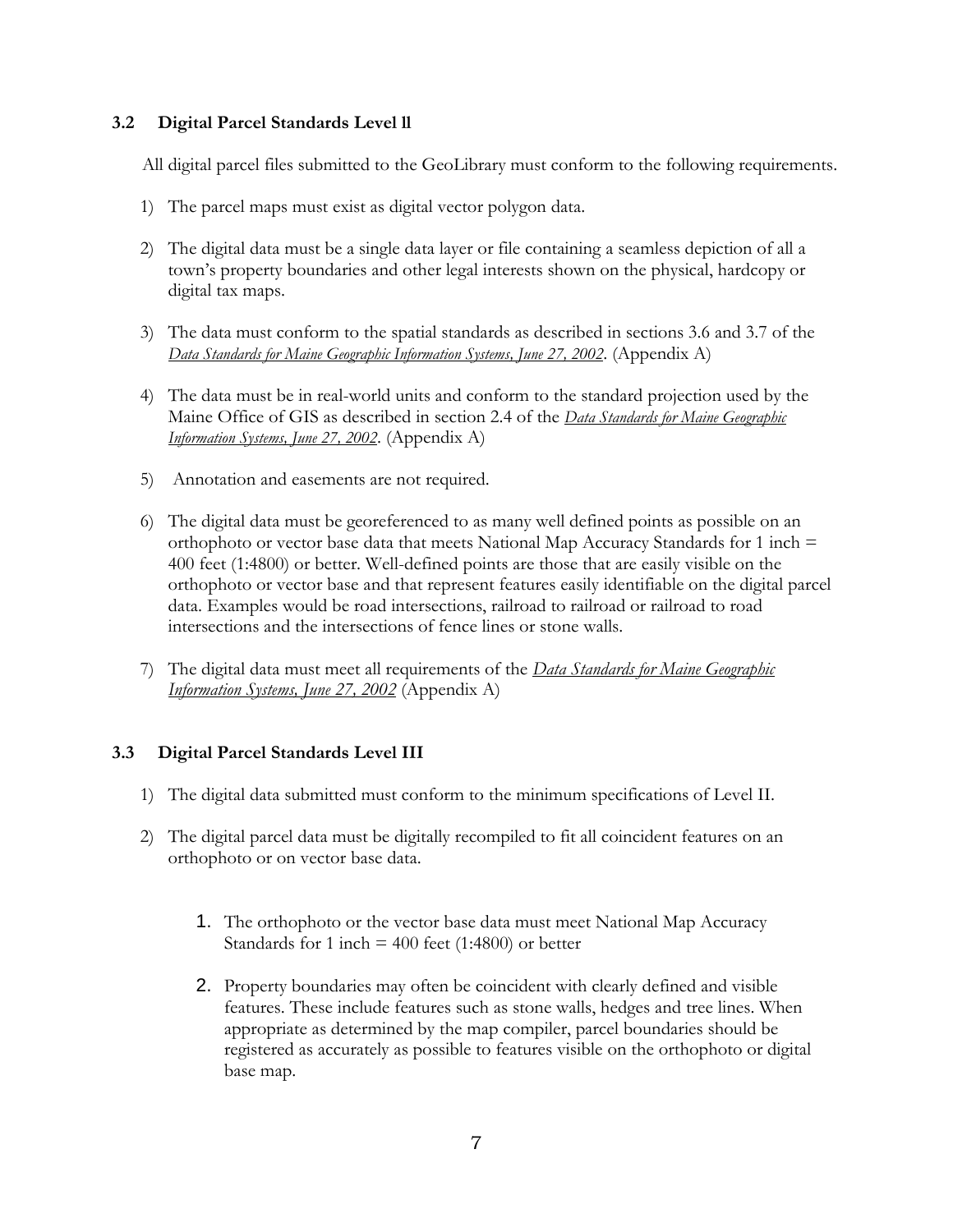- 3. Roads should nominally lie completely within the rights of way shown on the parcel data. An exception to this requirement would be if in the judgment of the map compiler the street were not in fact built within the right of way or there are undeveloped rights of way or newly constructed roads for which no representation exists on the orthophoto or in a road centerline file.
- 4. Where discrepancies between adjacent town lines are more than the accuracy stated above, an attempt must be made to reconcile the difference. If the differences cannot be reconciled, then overlaps, gaps and gores can be separate polygons indicated as being "In Dispute".
- 5. When parcel attribute data, such as that typically available from tax assessment data sources like computer mass appraisal (CAMA) software is available, the CAMA data shall find a matching parcel in the submitted data. Data sets will be scored based on the percent of match rate using the Parent field. Greater than  $95\% = A$ ,  $85-94\% =$ B,  $75-84\%$  = C, below  $75\%$  will be considered incomplete and not receive a match rate score.
- *3)* The digital data must meet all requirements of the *Data Standards for Maine Geographic Information Systems, June 27, 2002* (Appendix A)

## **3.4 Digital Parcels Standards Level IV**

In Maine, the larger and more populated municipalities are likely to have some or all of their digital parcel data at a surveying and engineering level of accuracy. These are presented as a very high level of accuracy for parcel mapping, but not a recommended standard for most Maine communities. However, when available and if the parcel mapping has been produced to meet or exceed 1 inch  $=$ 200 feet (1:2400) accuracies as defined by the NMAS the resulting parcel mapping shall be classified as Level IV parcel mapping in the data sets entirety or individual parcels at the feature metadata level.

- 1) The digital data must conform to the minimum specifications of Level III.
- 2) The digital parcel data must be located in relationship to physical cadastral markers found while performing current or historical surveying and mapping work. Suitable cadastral markers may include those sorts of features referred to in land records, such as deeds, survey plans, survey plats and other land surveying records which purport to monument or mark property lines or points geometrically related to property lines. The intent is to more accurately associate the parcel data with and to points that are directly related to the underlying land record information.
- 3) The data must be referenced to geodetic control points and reference stations of the National Geodetic Survey (or successor), the Maine Department of Transportation and/or points established by other parties using surveying and mapping equipment and methods that can attain the required 1 inch  $= 200$  feet (1:2400) NMAS scale accuracies or better.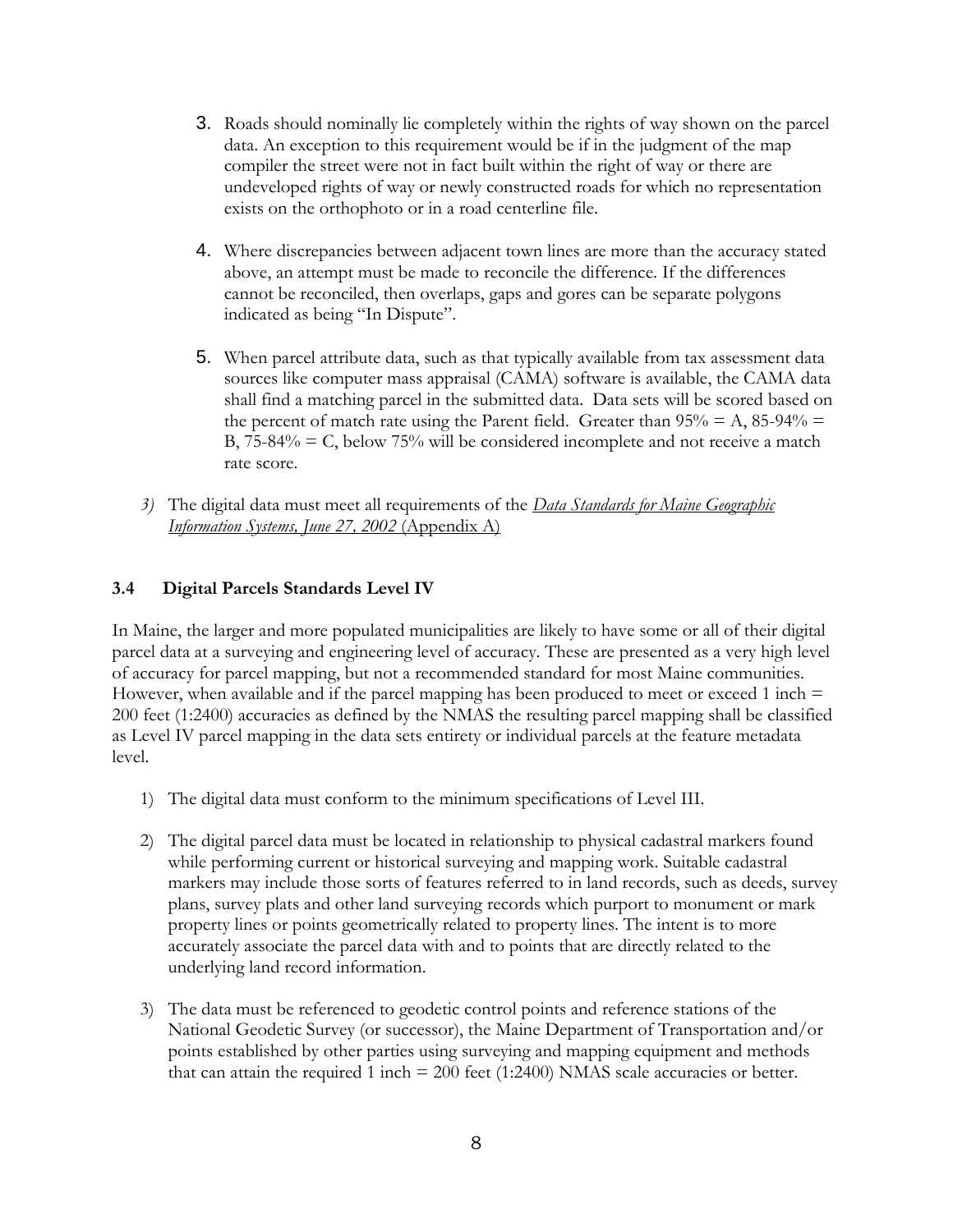- 4) The data need not include every cadastral marker in a given location, but should include sufficient cadastral reference points to accurately reproduce the intent of the original land records used in the compilation of the mapping.
- 5) To correct errors in or to update the parcel data and to close lots geometrically, the available metes and bounds information (the bearing, course and distance of parcel lines) will be entered into a COGO software system. This information is then referenced to cadastral markers as described above in Sections 3.4.2, 3.4.3 and 3.4.4 within the map compiler(s) mapping software. In cases where land record plans are available and meet the 1:2400 scale NMAS requirements, then these plans may be scanned and georeferenced to cadastral markers and mapped features as described above in Section 3.4.3 and 3.4.4. to facilitate the tracing of property related features in lieu of the use of the COGO based methods described above.
- 6) When parcel attribute data, such as that typically available from tax assessment data sources like computer mass appraisal (CAMA) software is available, the CAMA data shall find a matching parcel in the submitted data. Data sets will be scored based on the percent of match rate of the Parent field. A score greater than  $95\% = A$ ,  $85-94\% = B$ ,  $75-84\% = C$ , below 75% will be considered incomplete and not receive a match rate score.

The digital data must meet all requirements of the *Data Standards for Maine Geographic Information Systems*, June 27, 2002 (Appendix A)

## **3.5 Spatial Data Formats**

All spatial data files submitted to the GeoLibrary must be in one of the following standard formats. (Note: The State of Maine is no longer accepting Level 1 parcel mapping)

Level II or higher:

- Shapefile. A vector format consisting of at least 4 types of files (.SHP .SHX .DBF .PRJ) openly published and available for use by all GIS vendors. The shapefile shall containing the feature mapping ( i.e. the parcel mapping) as polygons and the associated CAMA/assessing data shall be stored in an associated \*.DBF table as defined in Section 4.2 below.
- ESRI File Geodatabase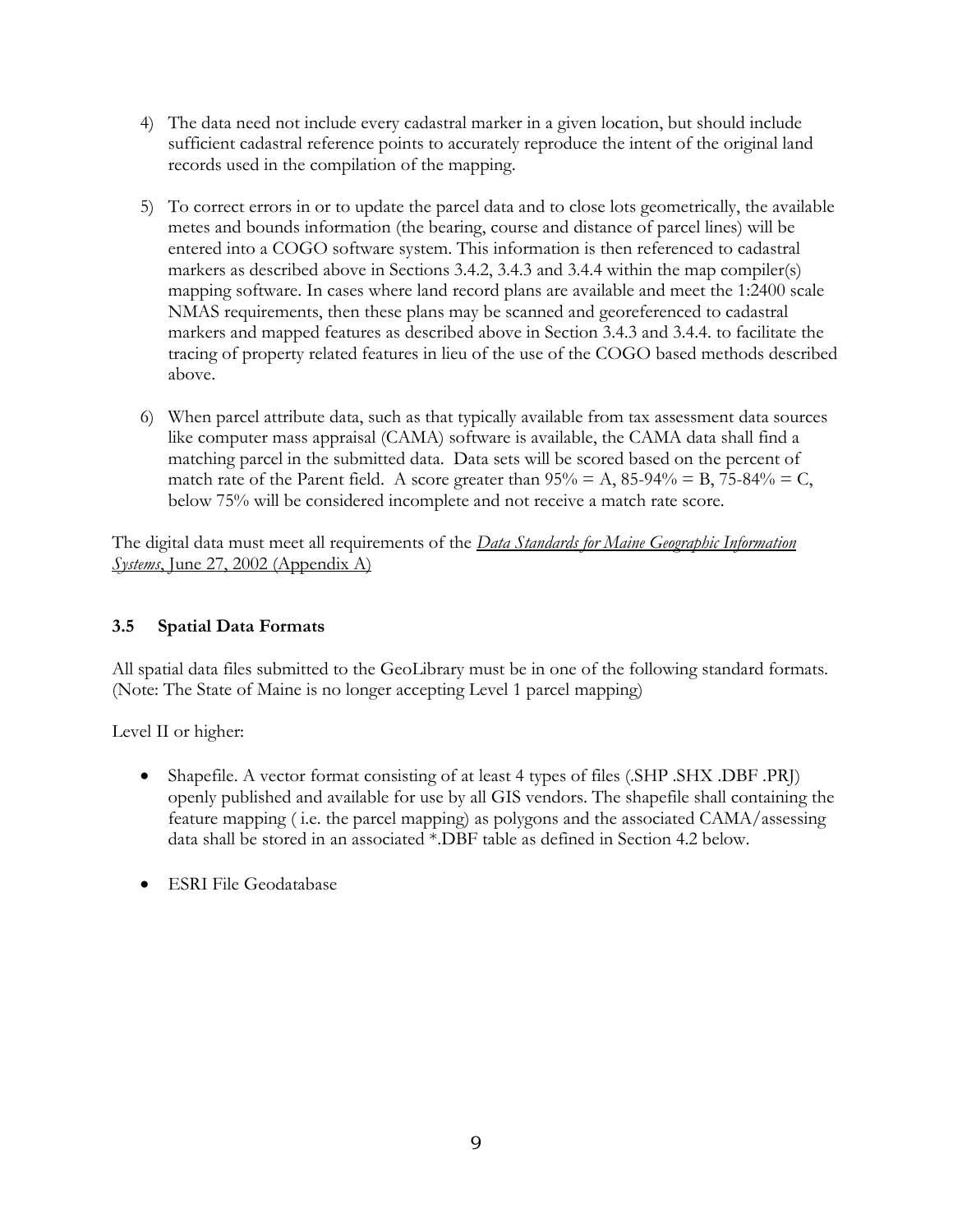## **4. STANDARDS FOR ATTRIBUTE DATA**

Attribute field names must be kept under 10 characters in length to avoid truncating the field name during conversion operations. For example, a shapefile with the field name CARTOGRAPHIC will be truncated to CARTOGRAPH if the shapefile is converted. File names should be kept under 8 characters in length to conform to the "eight and three" standard.

## **4.1 Required Feature Attribute Table Fields**

These fields are required to be in a feature attribute table directly associated with the corresponding digital parcel file. For example, if the digital parcel file is a shapefile, then these items must be in the Dbase file (.dbf)

#### **GEOCODE**

Geocode unique identifier for each town or township from the Maine Geocodes table. See standards for Geographic Codes for Maine - <https://www.maine.gov/geolib/policies/standards.html>

## STATE\_ID

A unique, statewide identifier for each parcel. The township geocode constitutes the first five numbers of the identifier followed by MBLU for each parcel in the township. Concatenation of GEOCODE and MBLU must be separated by an underscore \_ character. An example from Appendix B is 21020\_17-6

## MBLU

A municipal designation field which carries the map, block, lot, unit or another unique identifier assigned to each parcel by the municipal assessor. This field is the link to the municipal databases. It may not be possible to make this link between the assessor's database and the digital parcel map for every parcel or property record (a one to one relationship). This standard requires only an initial effort to make the linkage as complete as possible. Whenever possible the expression of the municipal MBLU designation should mimic that found in the current municipal CAMA data source to facilitate the matching of parcel attributes to Municipal CAMA related data.

## PARENT

The MBLU listing in the assessor's database where information about a parcel may be found when the database is organized to group multiple ownership parcels under single database record. Some Maine towns organize their tax assessing database so that only one bill is sent to each property owner and are thus owner based in organization around groupings of tax parcels under homogenous ownership by a record land owner. If the property owner holds several lots, only one listing in the assessor's database will be made to represent all the individual lots on record. In these situations, one map-block-lot-unit designation will be assigned to the combined listing in the PARENT field for each case. For the remaining lots where the lot is owned singularly by a given land owner, the parent field shall contain a copy of the same map-block listing found in the MBLU field. (See Appendix B)

## PROP\_LOC

The physical address of the property in the form of the street name.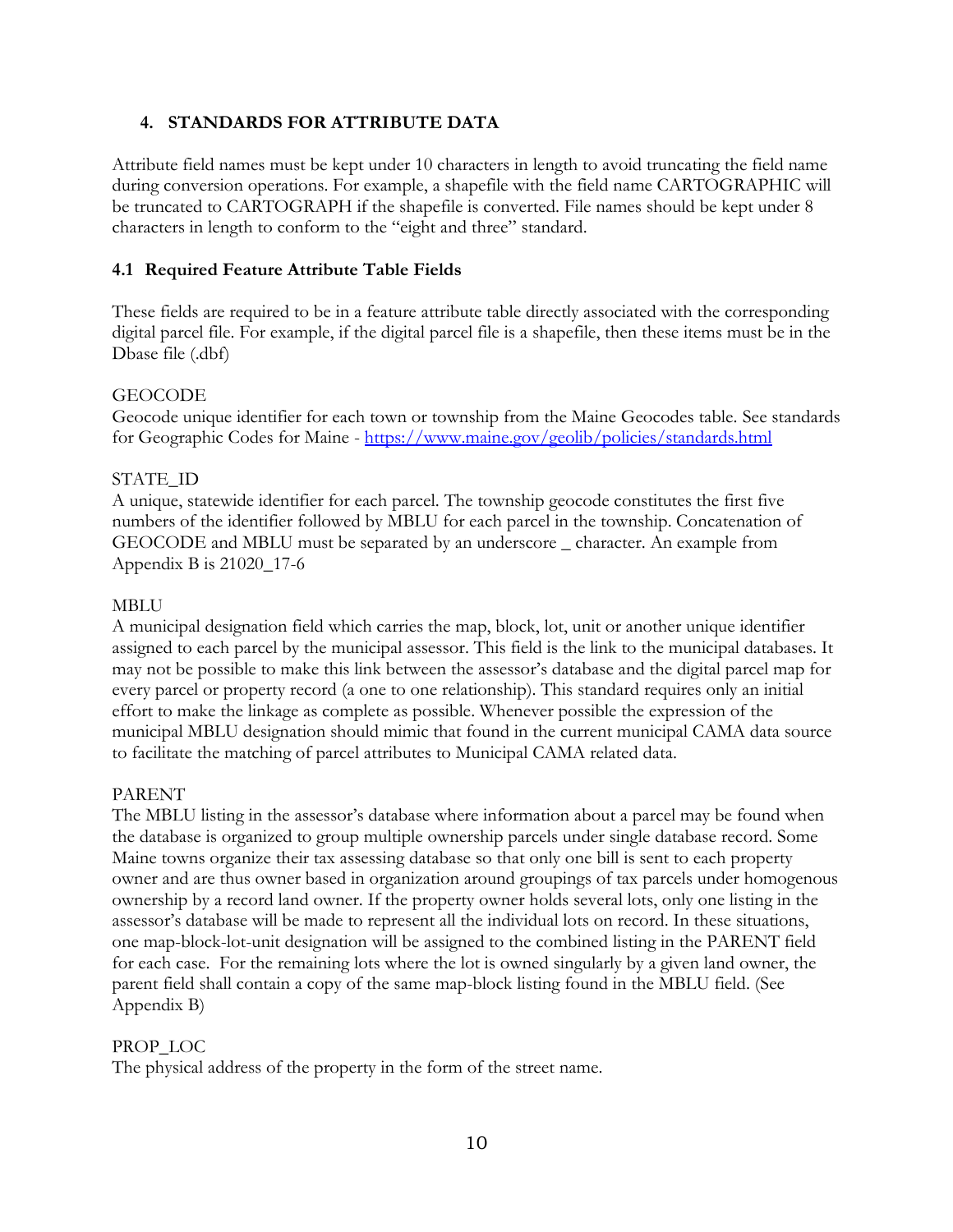#### PROPLOCNUM

The physical street address number of the property.

#### TOWN

Town name from the Maine Geocodes table.

## **COUNTY**

County name from the Maine Geocodes table.

## TYPE

Property type from the towns' parcel data or assigned by the map compiler. See Appendix D for suggestions on valid entries.

#### FMUPDAT

Feature level metadata for date of data or date of update to data. See Appendix C for an explanation of feature level metadata

## FMLEVEL

Feature level metadata to describe which digital parcel standards level of mapping individual parcels conform to. [See Sections (3.1 retired), 3.2, 3.3 and 3.4 above]. Valid entries include 2,3, or 4 accompanied by a letter, A thru C, describing the parent parcel to CAMA data match rate. See Sections 3.3.5 and 3.4.6 above. See Appendix C for an explanation of feature level metadata. This particular field applies only to this standard.

#### FMSRCORG

Feature level metadata for source organization. See Appendix C for an explanation of feature level metadata.

## FMUPDORG

Feature level metadata for update organization. See Appendix C for an explanation of feature level metadata.

| <b>FIELD NAME</b> | <b>TYPE</b> | <b>SIZE</b> |
|-------------------|-------------|-------------|
| <b>GEOCODE</b>    | C           | 5           |
| STATE ID          | C           | 30          |
| <b>MBLU</b>       | C           | 24          |
| <b>PARENT</b>     | C           | 24          |
| PROP_LOC          | C           | 50          |
| <b>PROPLOCNUM</b> | N           | 10          |
| <b>TOWN</b>       | C           | 40          |
| <b>COUNTY</b>     | C           | 15          |
| <b>TYPE</b>       | C           | 24          |
| <b>FMUPDAT</b>    | C           | 10          |
| <b>FMLEVEL</b>    | C           | 3           |
| <b>FMSRCORG</b>   | C           | 12          |
| <b>FMUPDORG</b>   | ⊂           | 12.         |

Required Fields for Feature Attribute Table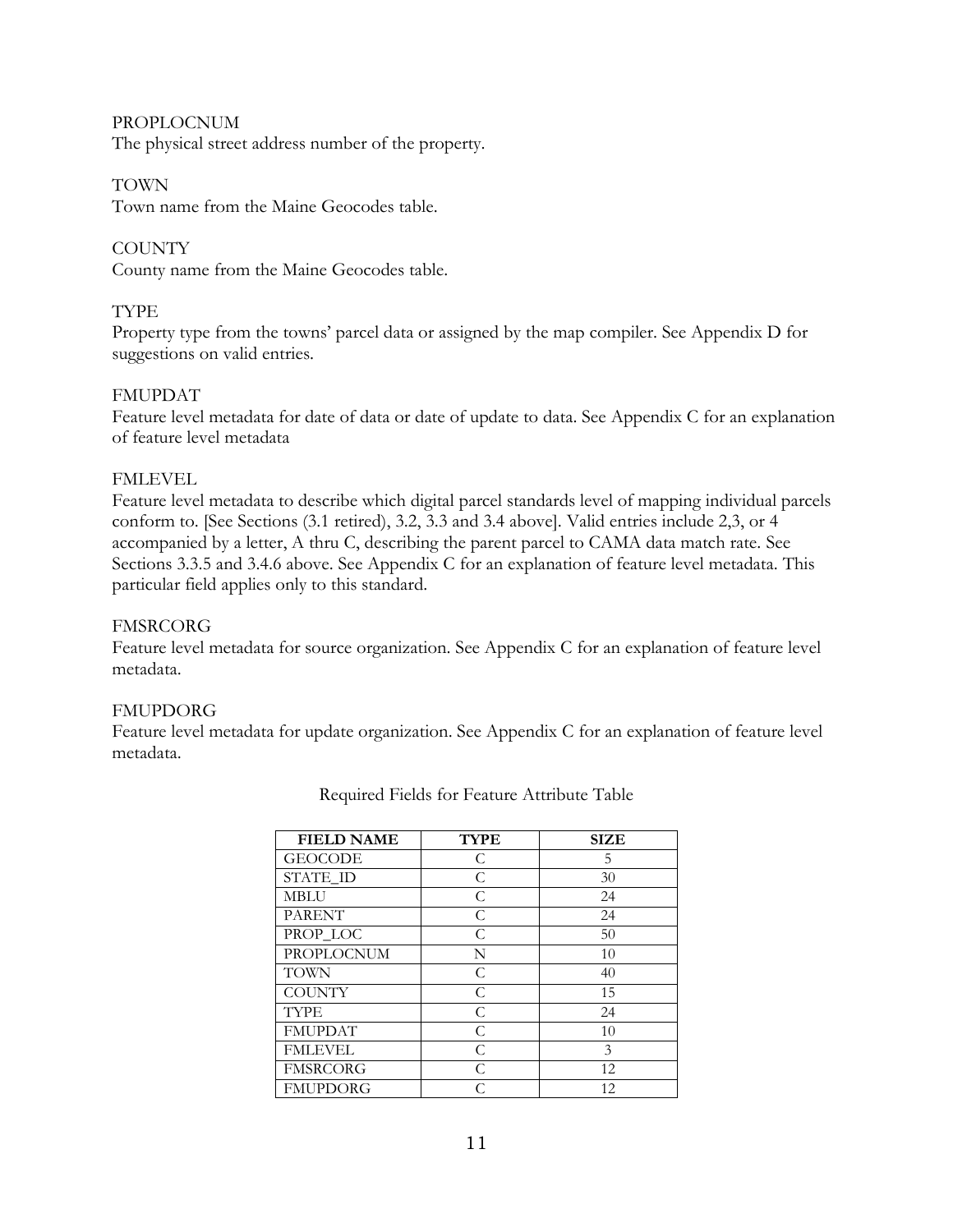## **4.2 Required Relational Database Fields<sup>3</sup>**

These fields unless otherwise approved are required to be in a related database table, which can be linked to the corresponding feature attribute table. When the following attribute data values are available from a municipal CAMA source they should be included in the related database table. The table should be of a standard type such as DbaseIV or Esri Geodatabase table.

## GEOCODE

Geocode unique identifier for each town or township from the Maine Geocodes table.

## STATE\_ID

A unique, statewide identifier for each parcel. The township geocode constitutes the first five numbers of the identifier followed by MBLU for each parcel in the township. Concatenation of GEOCODE and MBLU must be separated by an underscore \_ character. An example from Appendix B is 21020\_17-6

## MBLU

A municipal designation field which carries the map, block, lot and unit or other unique identifier assigned to each parcel by the municipal assessor. This field is the link to the municipal assessing databases. It may not be possible to make this link between the assessor's database and the digital parcel map for every parcel or property record – a one to one relationship. This standard requires only an initial effort to make the linkage as complete as possible. Whenever possible the expression of the municipal MBLU designation should mimic that found in the current municipal CAMA data source to facilitate the matching of parcel attributes to Municipal CAMA related data.

## LS\_DATE

Last sale date when available from a municipal CAMA source.

## LS\_PRICE

Last sale price when available from a municipal CAMA source.

## LS\_BOOK

Last sale Registry of Deeds book when available from a municipal CAMA source.

## LS\_PAGE

Last sale Registry of Deeds page when available from a municipal CAMA source.

## DEED REF

 $\overline{a}$ 

Any reference to a property deed. This field is meant to capture any reference to book, page or dates of sale.

<sup>3</sup> Some of the following items are reprinted, courtesy of MassGIS, from *MassGIS Standard for Digital Parcel Files and Related Data* Sets, Version 1.0, July 2001,The Massachusetts Office of Geographic and Environmental Information, 251 Causeway St, Boston, MA, 02114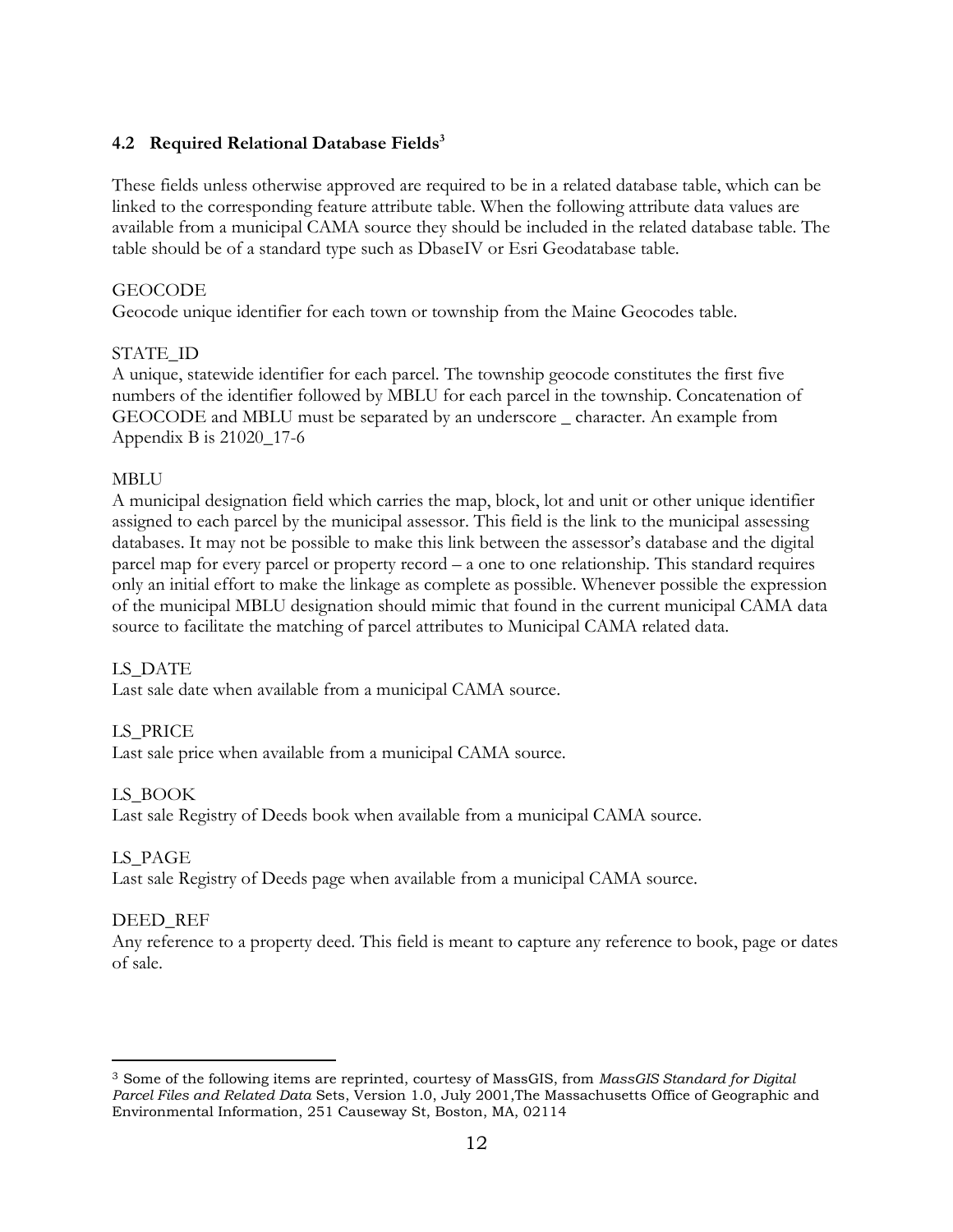#### LAND\_VAL

The current total assessed value for land when available from a municipal CAMA source.

#### BLDG\_VAL

The current total assessed value for building(s) when available from a municipal CAMA source.

| <b>FIELD NAME</b> | <b>TYPE</b> | <b>SIZE</b> |
|-------------------|-------------|-------------|
| <b>GEOCODE</b>    |             | 24          |
| STATE_ID          |             | 30          |
| MBLU              |             | 50          |
| LS_DATE           |             | 8           |
| LS_PRICE          |             |             |
| LS_BOOK           |             | 32          |
| LS_PAGE           |             | 32          |
| DEED_REF          |             | 255         |
| LAND VAL          |             |             |
| BLDG VAL          |             |             |

## **Required Fields for Relational Database**

#### **4.3 Suggested Relational Database Fields**

OWNER1 Name of first owner of record.

OWNER2 Name of second owner of record.

OWN\_ADDR1 Owner's address first line.

OWN\_ADDR2 Owner's address second line.

OWN\_CITY Owner's city or town.

OWN\_STATE Owner's state if not Maine.

OWN\_ZIP Owner's zip code, plus four if available.

OWN\_CNTRY Owner's country if not U.S.A.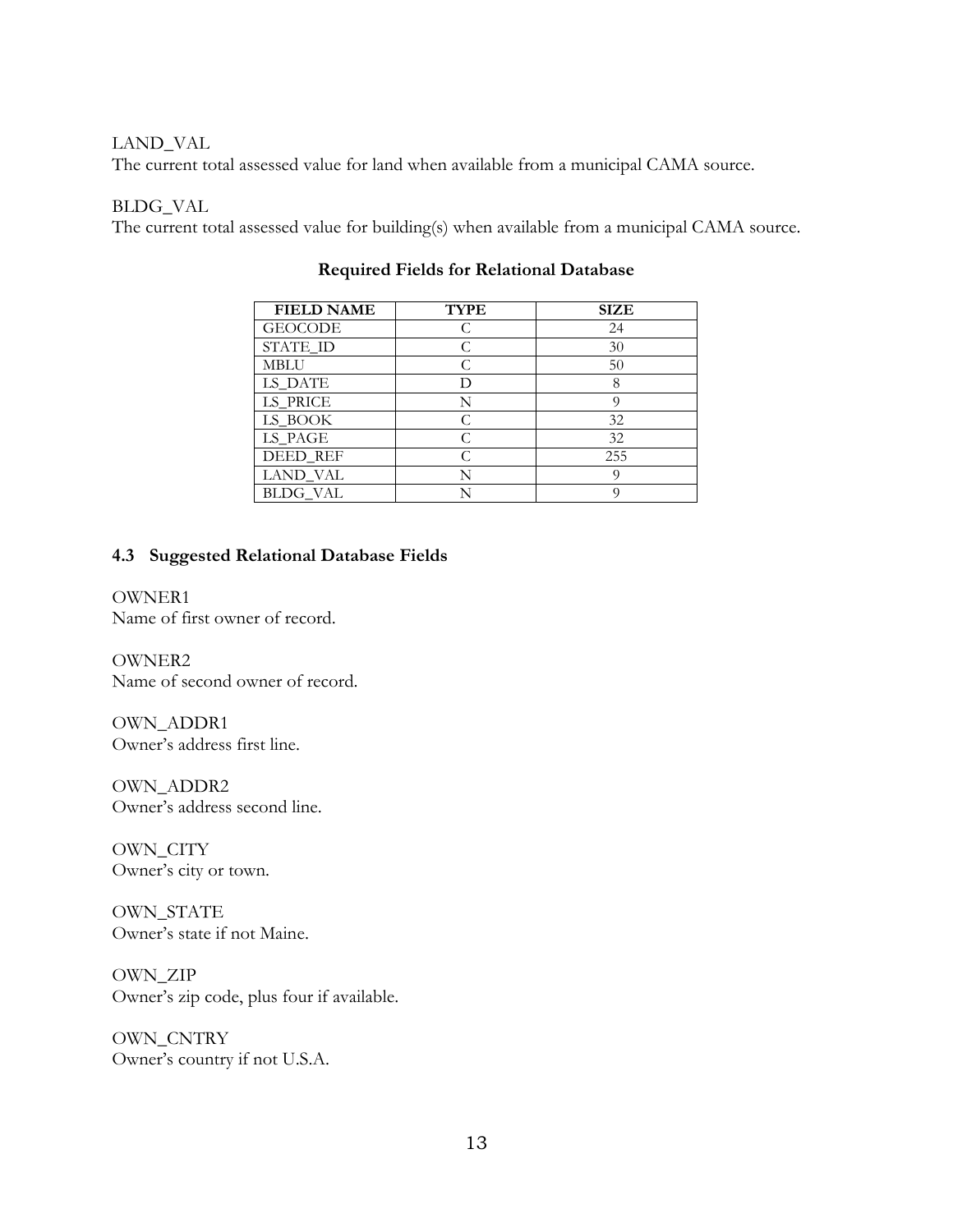## LAND\_USE

Maine State land use codes when available from a municipal CAMA source. See "Land Use Codes Standards – June 18, 2014" <https://www.maine.gov/geolib/policies/standards.html>

## LU\_DESC

Description of the current use code as defined by Land Use Codes Standard – June 18, 2014..

## LOT SIZE

The assessed area (numeric field, allowing for up to two decimal places) when available from a municipal CAMA source.

## LOT\_UNITS

The area units in which valid values are "S" for square feet and "A" for acres when available from a municipal CAMA source.

## LIV\_UNITS

Number of living/dwelling units, apartments and condominiums, if available from a municipal CAMA source.

## BLDG\_SIZE

Building area (square feet) for commercial/industrial properties as defined by the state use codes when available from a municipal CAMA source.

## YR\_CREATED

The date a lot was created by split or subdivision.

## **SOURCE**

Boundary feature source. Valid values are DEED, SUBDIVISION, ROAD PLAN, SURVEY, OTHER.

## PLAN\_ID

Identifying information for plan (example: subdivision or road plan) used to update the digital file.

## UPD\_DATE

The date of update to the property boundary. Should include the year and month of the update to the digital file.

## RES\_AREA

Total residential living area in square feet. This is a useful attribute when evaluating development proposals relative to surrounding residences, but a difficult one to create because it requires adding areas from multiple fields in the assessor's database. This should be provided when available from a municipal CAMA source.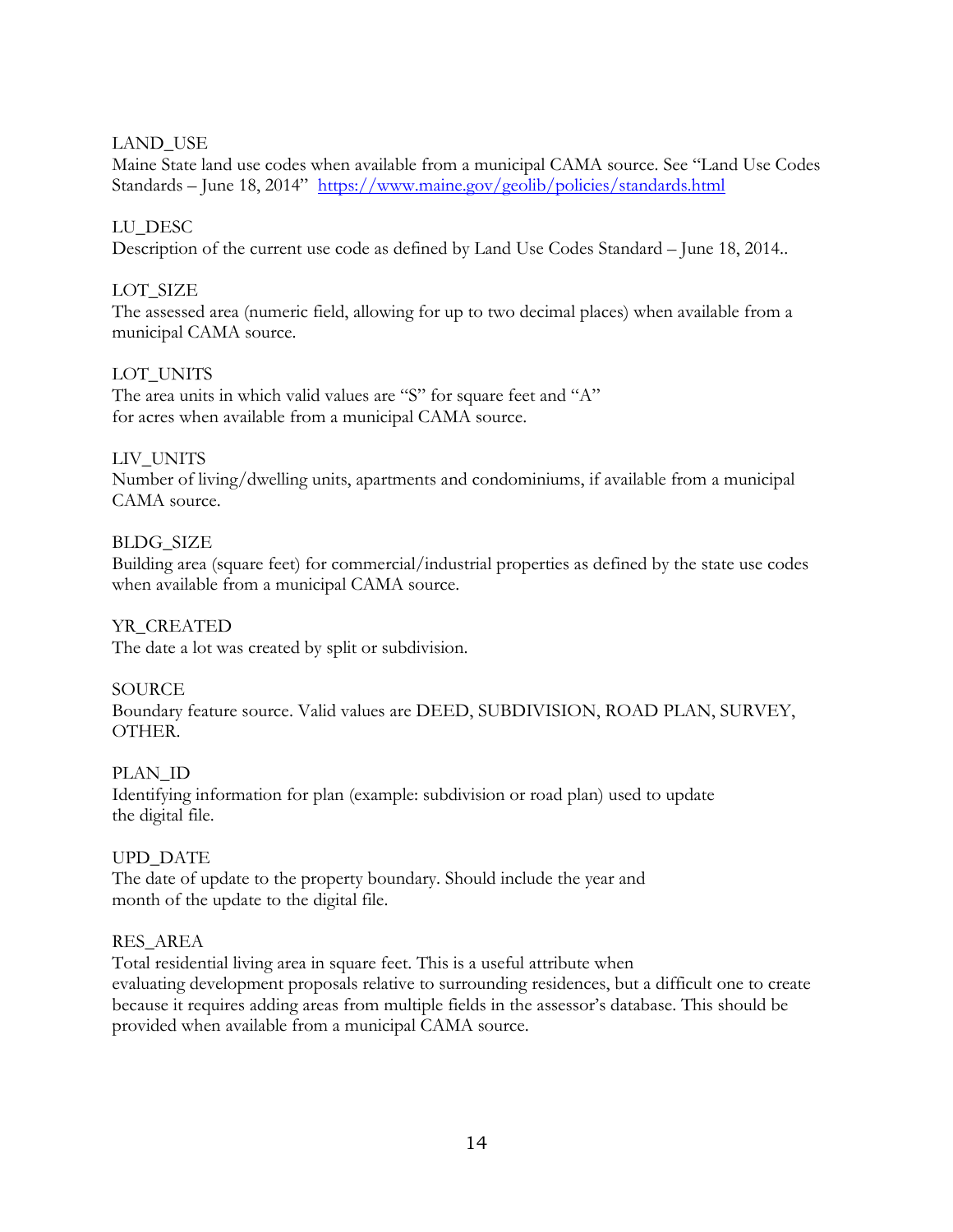## CI\_AREA

Total building area for commercial/industrial properties in square feet. This is a very useful attribute for evaluating proposed and existing development, but it is difficult to create because it requires adding areas from multiple fields in the assessor's database. This should be provided when available from a municipal CAMA source.

| <b>FIELD NAME</b> | <b>TYPE</b>  | SIZE           |  |
|-------------------|--------------|----------------|--|
| <b>OWNER1</b>     | С            | 50             |  |
| <b>OWNER2</b>     | $\mathsf C$  | 50             |  |
| OWN_ADDR1         | $\mathsf C$  | 50             |  |
| OWN_ADDR2         | $\mathsf{C}$ | 50             |  |
| OWN_CITY          | $\mathsf C$  | 24             |  |
| <b>OWN_STATE</b>  | $\mathsf C$  | 2              |  |
| OWN_ZIP           | $\mathsf C$  | 10             |  |
| <b>OWN CNTRY</b>  | $\mathsf{C}$ | 24             |  |
| <b>LAND USE</b>   | $\mathsf{C}$ | 9              |  |
| LU_DESC           | $\mathsf{C}$ | 24             |  |
| LOT_SIZE          | N            | 6              |  |
| LOT_UNITS         | $\mathsf{C}$ | 1              |  |
| LIV UNITS         | N            | $\overline{4}$ |  |
| <b>BLDG_SIZE</b>  | N            | 6              |  |
| YR_CREATED        | N            | $\overline{4}$ |  |
| <b>SOURCE</b>     | C            | 10             |  |
| PLAN_ID           | $\mathsf{C}$ | 24             |  |
| <b>UPD_DATE</b>   | D            | 8              |  |
| RES_AREA          | N            | 6              |  |
| CI AREA           | N            | 6              |  |

## **Suggested Fields for Relational Database**

#### **Suggested Feature Level Metadata Fields for Relational Database**

| <b>FIELD NAME</b> | <b>TYPE</b> | <b>SIZE</b> |
|-------------------|-------------|-------------|
| <b>FMUPDAT</b>    |             |             |
| <b>FMLEVEL</b>    |             |             |
| <b>FMSRCORG</b>   |             |             |
| <b>FMUPDORG</b>   |             |             |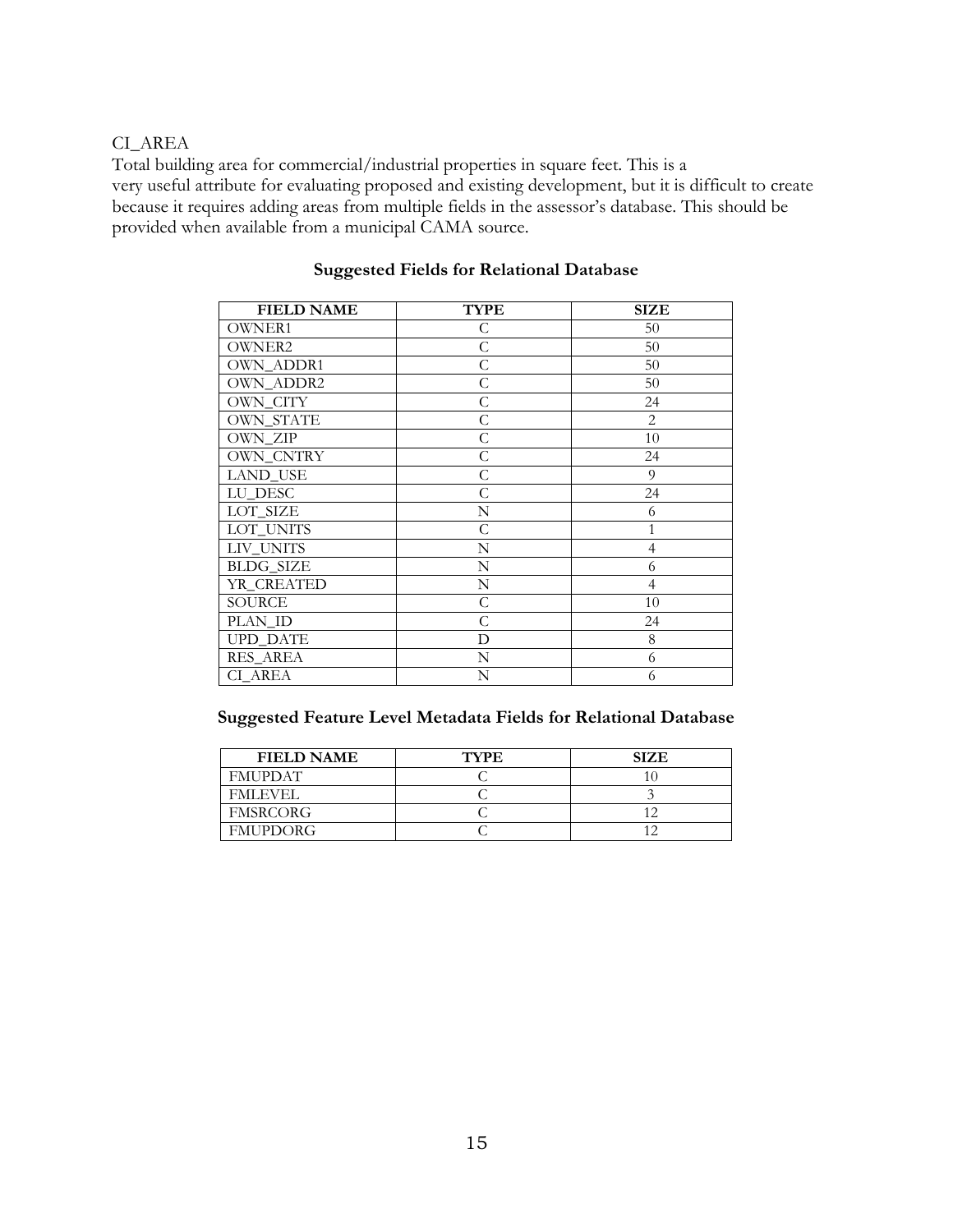Appendix A: Data Standards for Maine Geographic Information Systems

<https://www.maine.gov/geolib/policies/standards.html>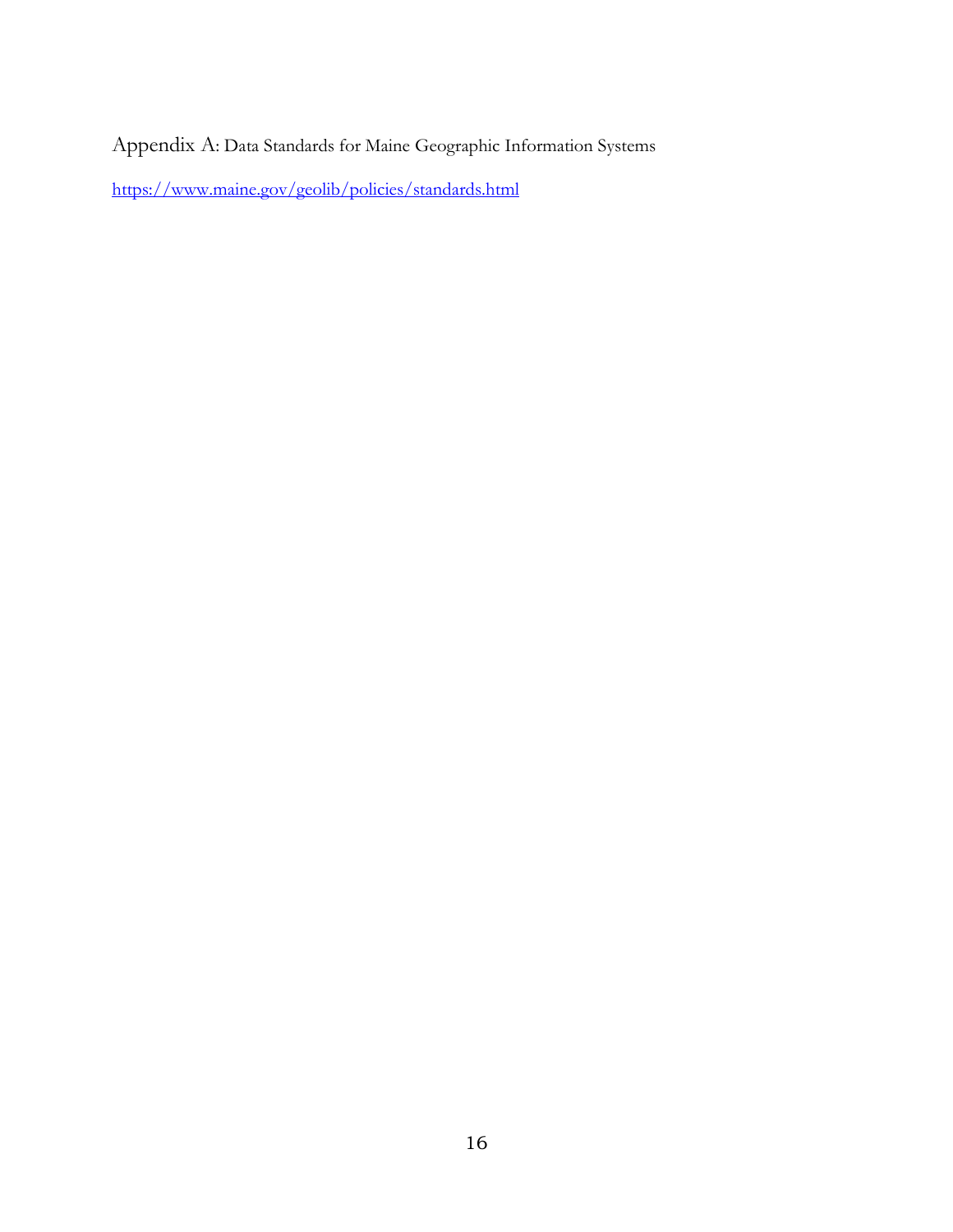## Appendix B

Dr. Smith owns four lots, Map 17 Lots 13, 14, 15 and 16 but in the assessor's database they are carried under one listing in the Parent field as 17-15. The LAND\_VAL field shown below shows the total value as including the land value from Map 17 Lots 13, 14, 15 and 16. See below tables and example map 1.

In the situation where an owner owns one lot, Ansel Jones, there is one record in the digital parcels feature attribute table and one record in the assessor's database table where the Parent and MBLU fields would be the same. See below tables and example map 1.

In the case of multi-unit ownership situations such as Margaret White who owns condominiums, (also applies to trailer parks and marinas) the Parent field should reference the MBLU of the lot owner of the parcel. See below tables and example map 2.

| <b>MBLU</b>   | <b>OWNER1</b>      | <b>OWN ADDR1</b>       | <b>LAND VAL</b> |
|---------------|--------------------|------------------------|-----------------|
| $17 - 15$     | Dr. Ionathan Smith | 119 Old Post Rd        | \$135,000       |
| $17-18$       | Ansel Iones        | 21 Old Post Rd         | \$142,000       |
| $R$ 02-006    | Margaret White     | 133 Common Dr          | \$199,000       |
| $R02-006-21D$ | Bill Green         | 133 Common Dr Unit 21D | \$0             |
| $R02-006-20D$ | Mary Smith         | 133 Common Dr Unit 20D | \$0             |

## **Assessor's Database Table**

## **Digital Parcel Feature Table**

| <b>STATE ID</b> | <b>MBLU</b>   | <b>PARENT</b> | <b>PROP LOC</b> |
|-----------------|---------------|---------------|-----------------|
| 21020 17-18     | $17-6$        | $17 - 18$     | Old Post Rd     |
| 21020 17-13     | $17-13$       | $17 - 15$     | Old Post Rd     |
| 21020 17-14     | $17 - 14$     | $17 - 15$     | Old Post Rd     |
| 21020 17-15     | $17 - 15$     | $17 - 15$     | Old Post Rd     |
| 21020 17-9      | 17-19         | 17-19         | Old Post Rd     |
| 21020 17-16     | $17-16$       | $17 - 15$     | Old Post Rd     |
| 21020 R02-006   | $R02-006-21D$ | $R02-006$     | Common $Dr$     |
| 21020 R02-006   | $R02-006-20D$ | $R02-006$     | Common $Dr$     |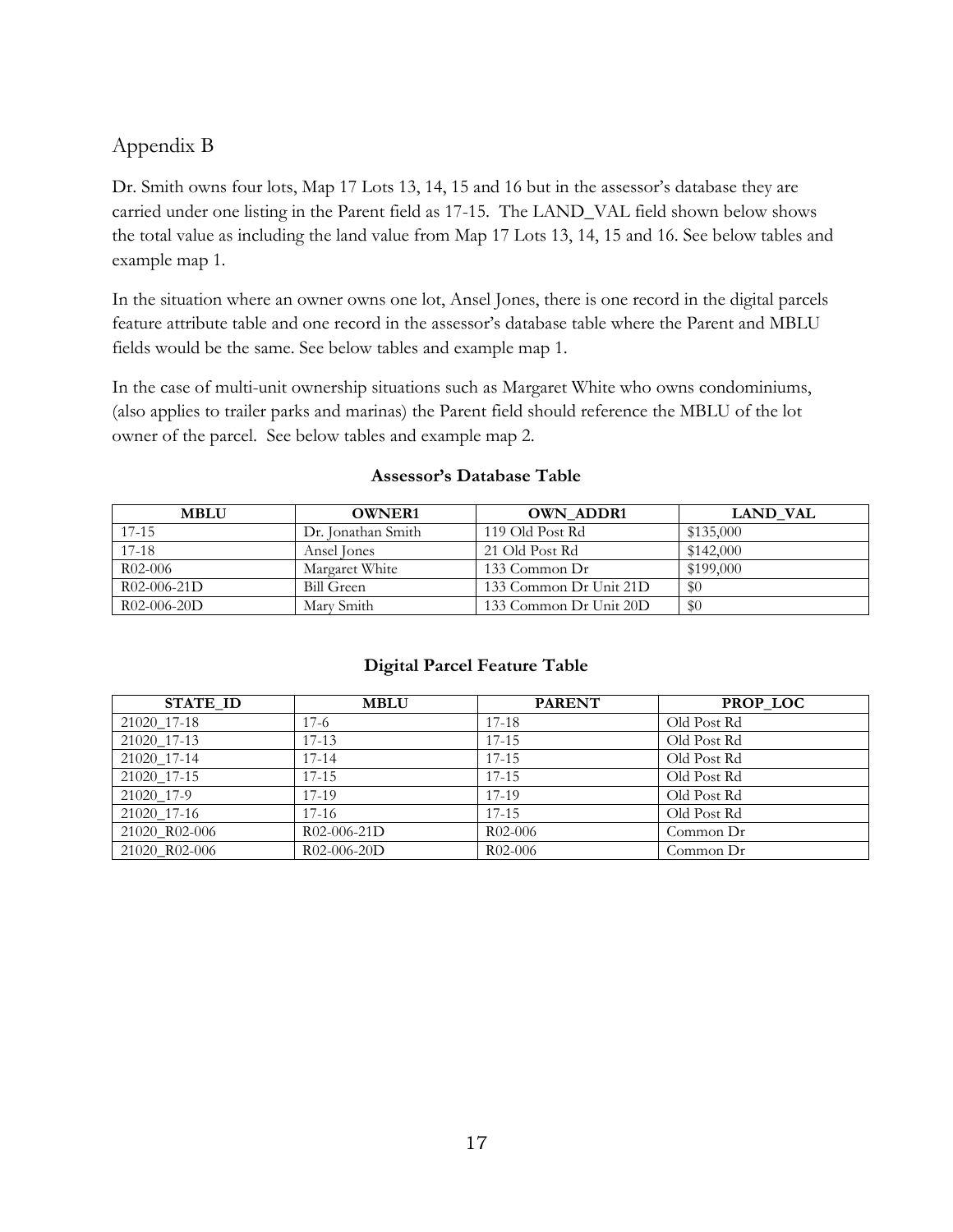Digital Parcels - Map Example 1



Digital Parcels Multi-Unit ownership

Example 2

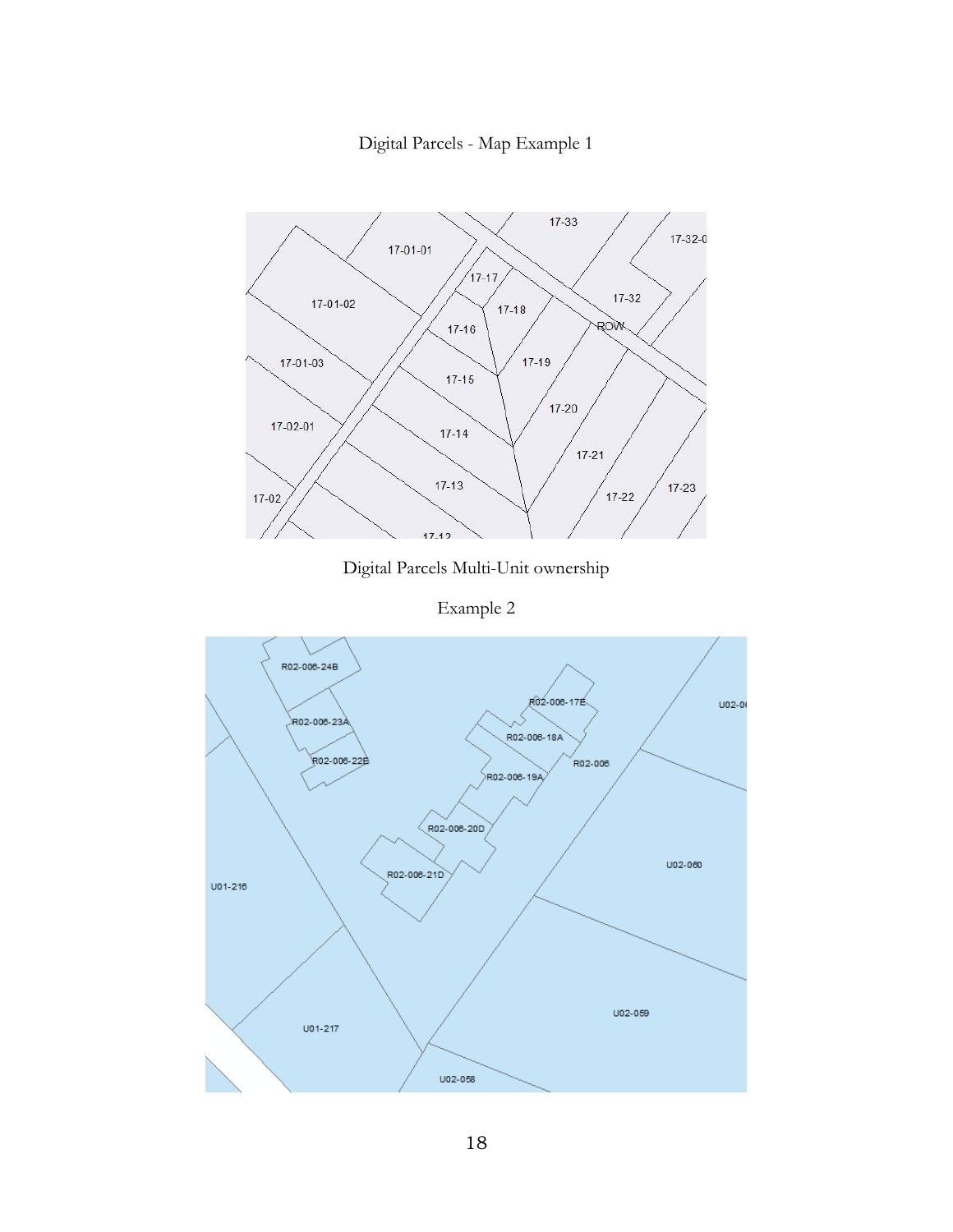Appendix C - Maine GIS Feature Metadata Recommendation 2000 <https://www.maine.gov/geolib/policies/feature-metadata.html>

## **Maine GIS Feature Metadata Recommendation 2000**

The Maine GIS Feature Metadata Recommendation was presented to the GIS Technical Group in October 2000, by the GIS Technical Group feature metadata subcommittee, and was submitted to the GIS EC in December of the same year.

## **FEATURE METADATA RECOMMENDATION Brief**

The use of feature metadata (FM) items and codes in feature attribute tables is recommended to provide accessible readable standardized notation that describes the quality and currency of each geospatial feature's location. Recommended FM items for parcel data are:

| <b>Feature Metadata Field</b> | <b>Feature Metadata Item Description</b>                             |  |  |
|-------------------------------|----------------------------------------------------------------------|--|--|
| Name                          |                                                                      |  |  |
| <b>FMUPDAT</b>                | Update date of the feature edited                                    |  |  |
| <b>FMLEVEL</b>                | Digital parcel standards level to which mapping of individual parcel |  |  |
|                               | conforms. (Applies only to this standard)                            |  |  |
| FMSRCORG                      | The source originator organization                                   |  |  |
| <b>FMUPDORG</b>               | Organization that performed the update                               |  |  |

These items are recommended for use to record the following information about the location of a feature: the source originator also the organization of edit and date of edit if applicable.